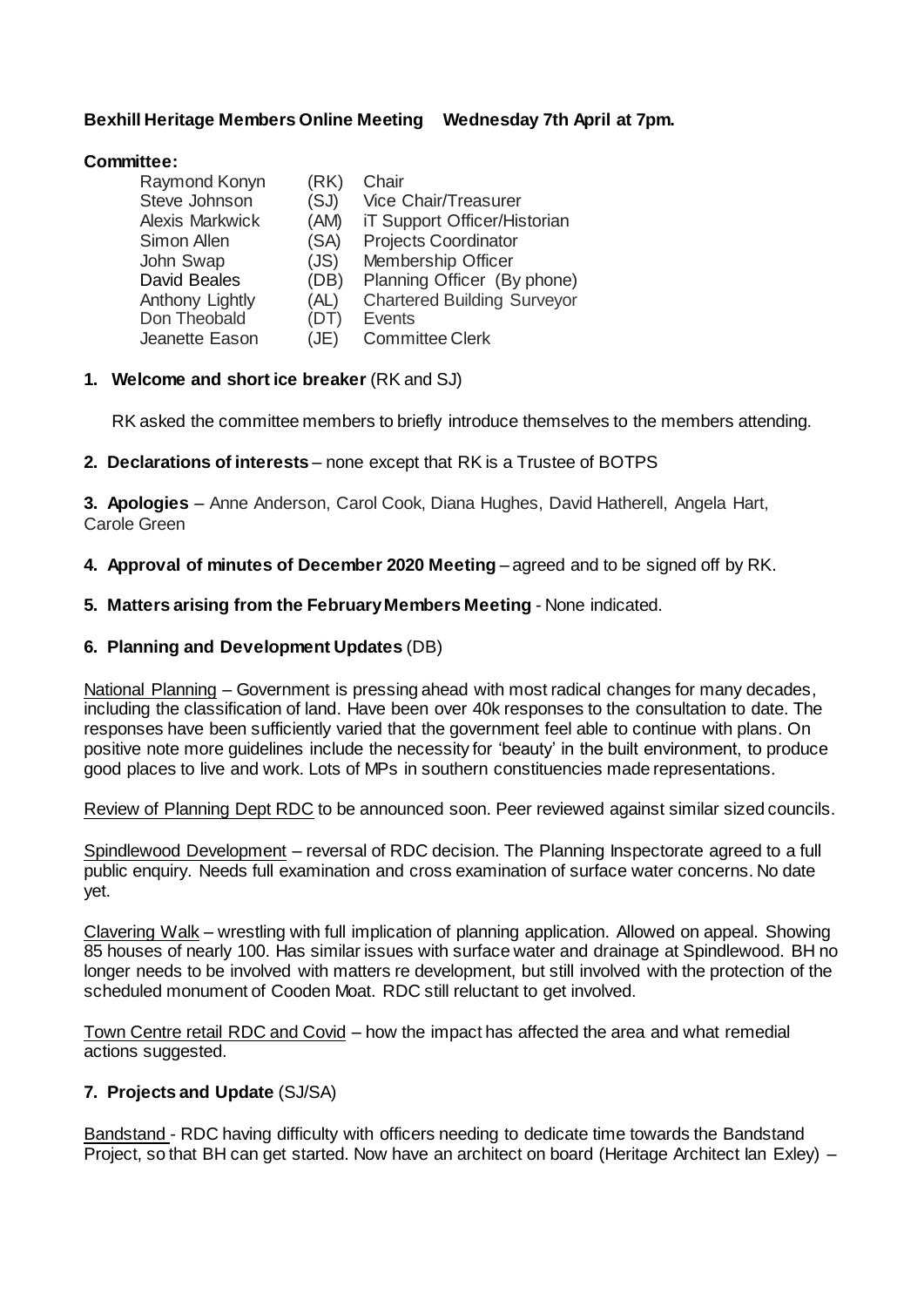site meeting at Bandstand. SJ not expecting BH to start work in 2021. Lots of other prep and structural work required before BH Volunteers can get started.

Sainsburys – BH delay to chasing until June 2021 due to Covid. Have had some dealings with HO staff. Councillor contacted Sainsburys HO but similar lack of response. Sainsburys owns the footpath, so will need to give BH permission.

Bexhill Flag – tried to get made locally but costs approx. £45. Suggest perhaps someone who is good with a sewing machine and good at working with flag type of fabric, to see if BH can make them ourselves.

K6 Telephone Kiosk – when we can travel a bit further, there is a plan to take make a proper assessment.

West Parade Clocktower – SA plans to visit to and assess what can be done to improve state of clock and mechanism.

DLW Road Bus Shelter SJ – land owned by the Queen via Crown estates. Shelter originally the commemoration of a former mayor, who was a former employee of Earl De La Warr.

RSL Tower – RK outlined the original idea and various proposals from members and committee re the use of the recovered RS Lighthouse Tower section, due to be removed by Trinity House. Nothing further to report. Suggestion has reached a committee meeting by TH Board, and they need to review and assess all the implications. Very positively received and would want RDC agreement, which BH has already canvassed. Awaiting news from TH before the project can be progressed further.

Supplementary information – RK explained the "Project Development Plan" is a 'compass' of BH work, and if any member has a good idea for a project please let BH Committee know.

### **8. Financial Report** (SJ, AM, JS)

SJ shared screen of accounts information – for financial year ending 31 March. Current income £15k. Fortunate in receiving grant income of £3k+, from various sources including Co-op. Gift Aid £1600 received from members ticking the box. Membership fees £3k. Membership is bedrock of BH income. Expenditure £1300 – spring and early summer 2020, payment of incidentals for the projects. The music system that went into the renovated Shelter was funded through donations. Car stickers available when we can have a meeting. All charities need money to run and support, but thank you for member generosity for fees, donations and work towards projects.

Rachel Hills asked if any of the funds from grants restricted? No restrictions and no use by dates. Good news.

Membership Report (JS) - Quiet at moment due to covid. Hoping to have pop up stalls on seafront from next week.

IT/Historian (AM) – Also quiet at present, but if members not comfortable with paying online AM confirmed he is still visiting church to collect official correspondence sent or dropped into St Barnabas church, BH official address.

**9. Talk: 2021 Civic Pride Awards** - Raymond Konyn, Chair. There was a call for members to consider nominations for this year.